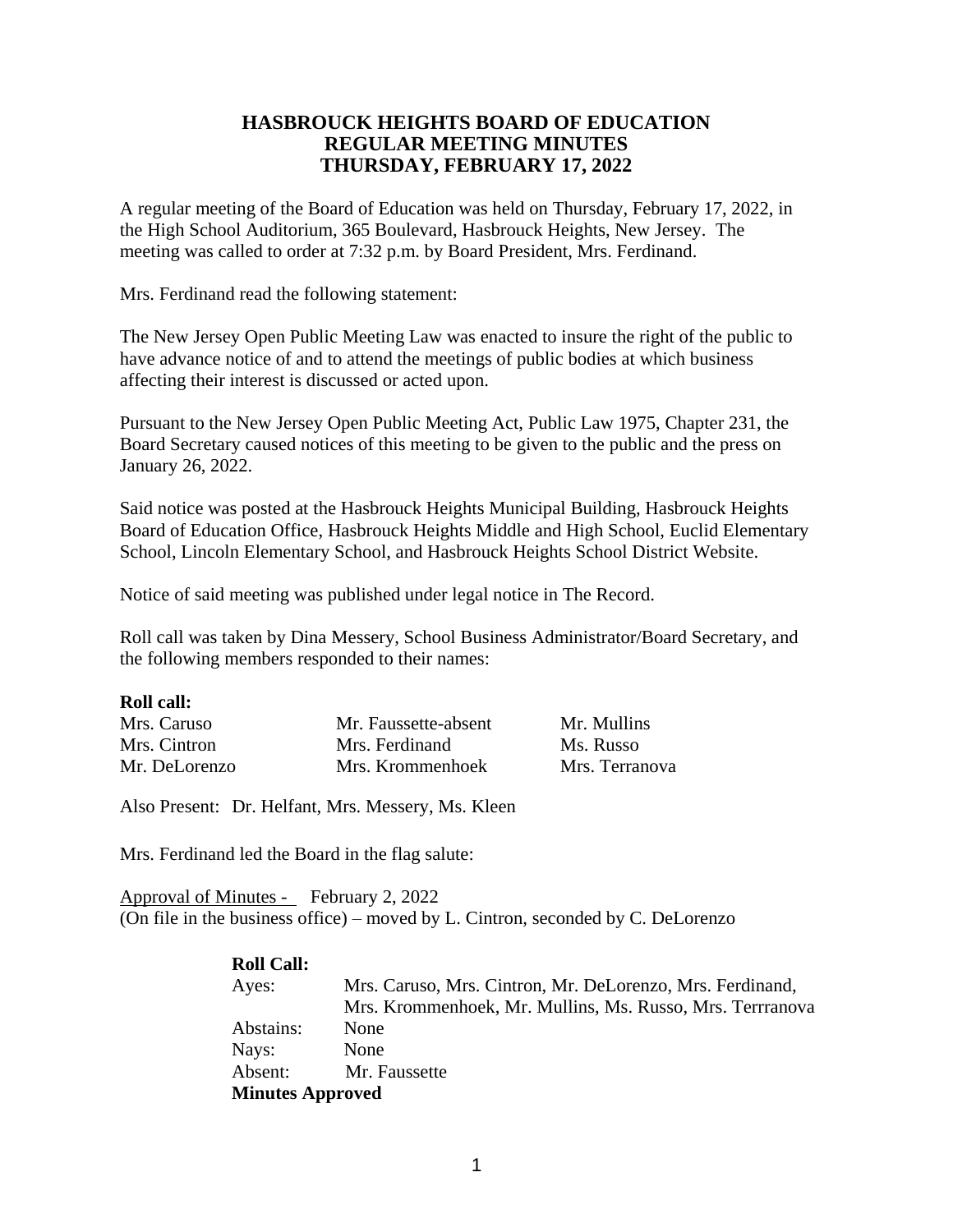## Presentations:

The Girls Winter Track Team was honored for all of their accomplishments this past season.

# Public Discussion on Agenda Resolutions: None

# **Mrs. Ferdinand read the following statement:**

Residents are requested to state their names, addresses and subject matter. Issues raised by members of the public may or may not be responded to by the Board. All comments will be considered and a response will be forthcoming if and when appropriate. The Board asks that members of the public be courteous and mindful of the rights of other individuals when speaking. Specifically, comments regarding students and employees of the District are discouraged and will not be responded to by the Board. Students and employees have specific legal rights afforded by the laws of New Jersey. The Board bears no responsibility nor will it be liable for any comments made by members of the public. Members of the public should consider their comments in light of the legal rights of those affected or identified in their comments and be aware that they are legally responsible and liable for their comments.

# Correspondence/Report of School Business Administrator/Board Secretary:

None

# Report of the Board President:

Mrs. Ferdinand congratulated the girls track team. Mrs. Ferdinand also gave a shout-out to the Heroes and Cool Kids program for the wonderful job they do.

# Report of the Superintendent:

Dr. Helfant reported the following:

- 1. The governor has lifted the mask mandate as of March  $7<sup>th</sup>$ . The county office has cautioned the districts regarding the lifting of the mandate since the DOE has not issued any guidance at this time. After the February break, I will be sending out an email regarding the wearing of masks in school.
- 2. Due to the bleacher project, high school and middle school graduation will take place at Bergen Academies on Friday  $24<sup>th</sup>$ . If the project doesn't start by mid-May, we will consider having graduation outside.
- 3. If the district chooses to delay the bleacher project, there may be significant cost increases. We will provide updates once the project begins.
- 4. I am very proud of the staff and students for how they handle and conducted themselves throughout the pandemic.
- 5. Have a safe and healthy break.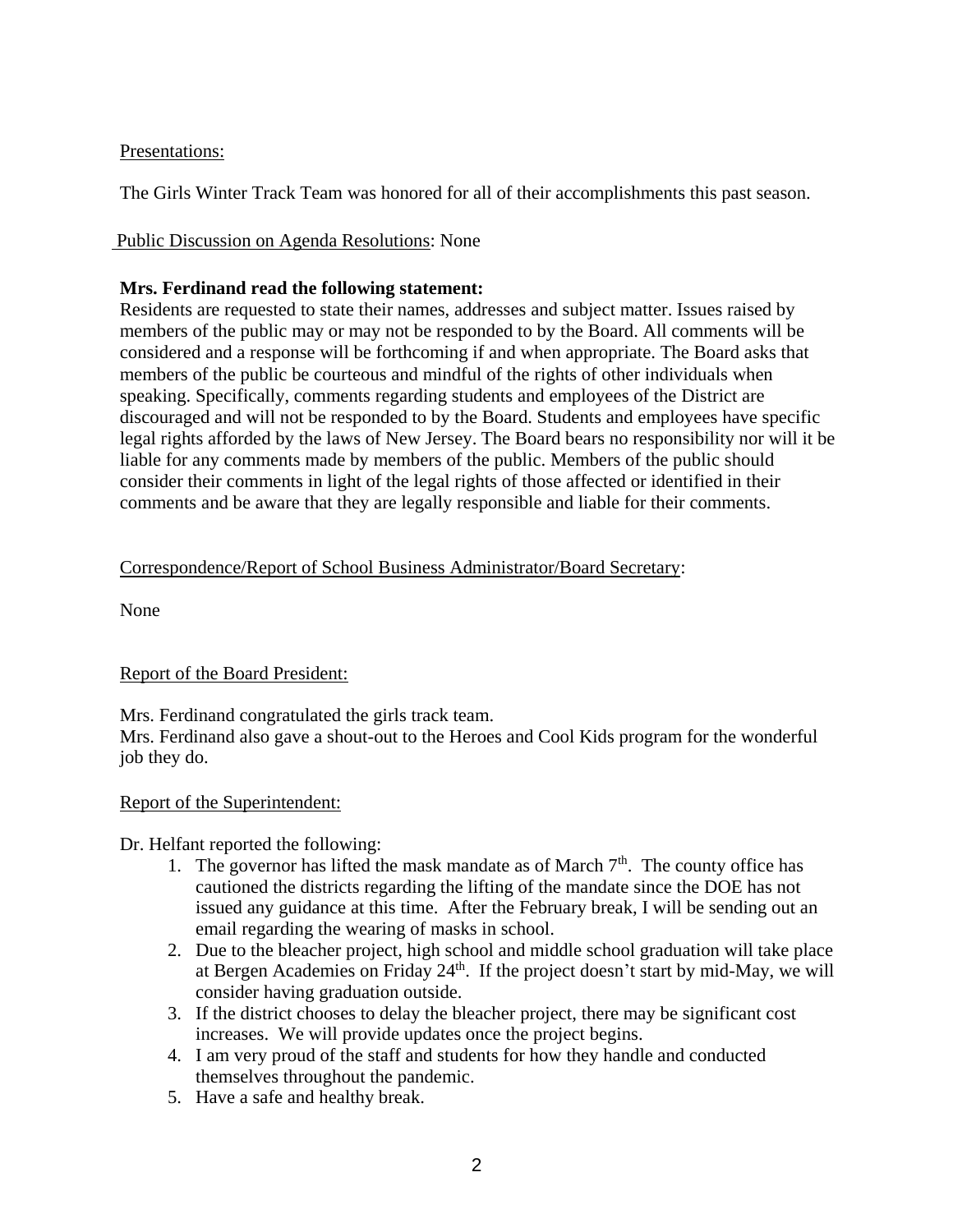Committee Reports – (On file in the business office)

The committee reports were suspended for this meeting: Education Committee Special Education Committee Technology Committee Facilities Committee Recreation Committee Policy Committee Finance & Personnel Committee

Labor Relations/Negotiations Committee – None

NJ/BCSBA – None

Borough Council Liaison – None

Faculty Liaison – None

PTA Liaison – None

#### AWARDS:

None

#### EDUCATION COMMITTEE:

#### RESOLUTIONS:

The following resolutions were moved by L. Cintron, seconded by P. Caruso,

E02-01-22 Be it Resolved that upon the recommendation of the Superintendent of Schools the Hasbrouck Heights Board of Education approve the following for the 2021 – 2022 school year:

Accept Monthly Discipline Report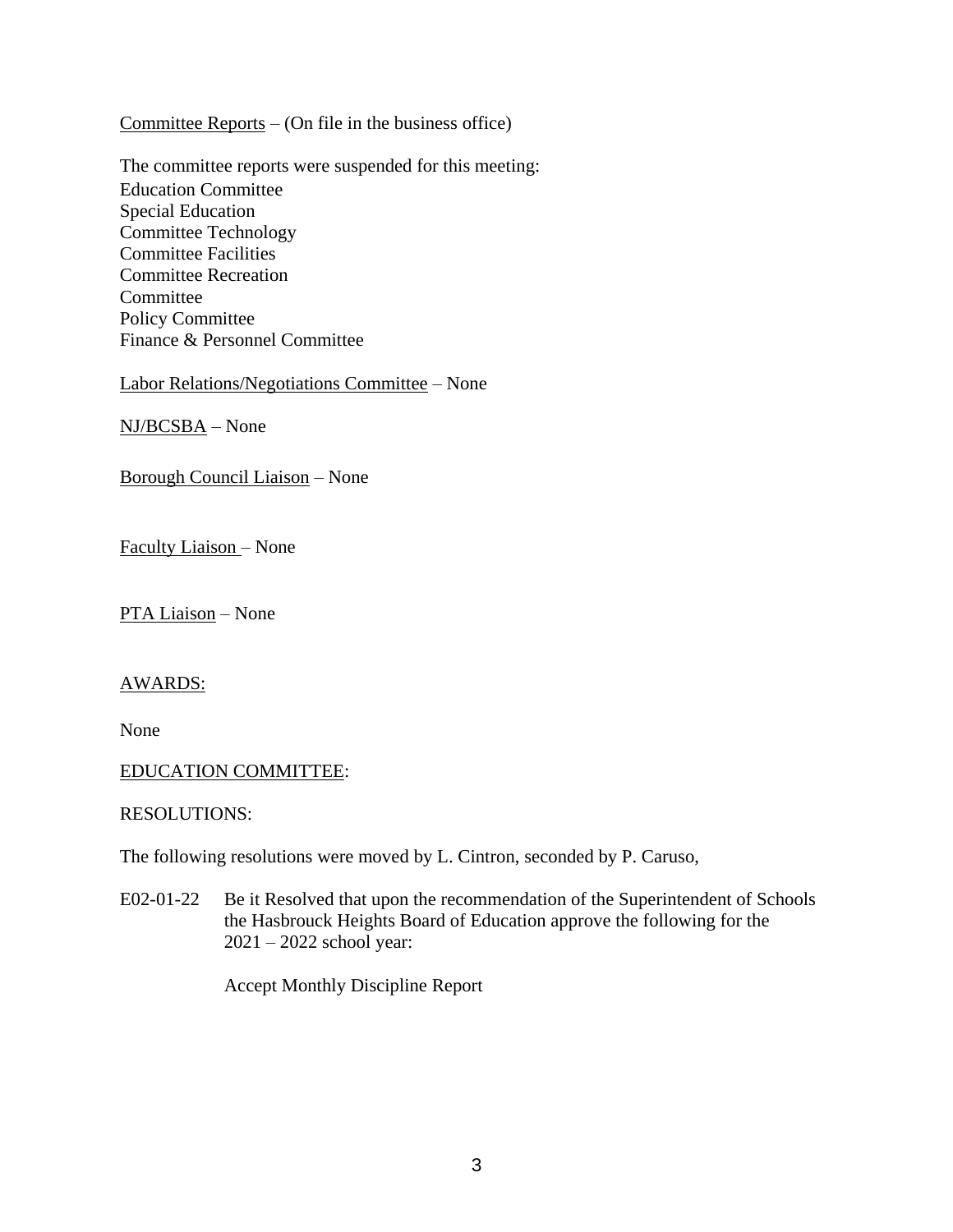E02-02-22 Be it Resolved that upon the recommendation of the Superintendent of Schools the Hasbrouck Heights Board of Education approve the following for the 2021 – 2022 school year:

> Accept Monthly Superintendent HIB Report and approves the actions recommended by the Superintendent for the following incidents: (if applicable)  $2022 - HS - 0$  $2022 - MS - 0$  $2022 - LS - 0$ 2022 – ES - 4 (one investigation) Listed above are the number of investigations as of February 2, 2022

E02-03-22 Be it Resolved that upon the recommendation of the Superintendent of Schools the Hasbrouck Heights Board of Education approve the following for the 2021- 2022 school year:

The monthly district calendar

E02-04-22 Be it Resolved that upon the recommendation of the Superintendent of Schools the Hasbrouck Heights Board of Education approve the following for the 2021- 2022 school year:

> Amend Resolution #E01-11-22 for M. Durmas to attend virtual Orton Gillingham training  $2/28/22 - 3/4/22 \omega$  \$1275 from Title III funds

E02-05-22 Be it Resolved that upon the recommendation of the Superintendent of Schools the Hasbrouck Heights Board of Education approve the following for the 2021- 2022 school year:

> Approve English Language Learner – three year plan – 2021 – 2024 **(on file in the business office)**

E02-06-22 Be it Resolved that upon the recommendation of the Superintendent of Schools the Hasbrouck Heights Board of Education approve the following for the 2022- 2023 school year:

Approve the revised 2022 – 2023 school district calendar **(Attachment A)**

### **Roll Call:**

| Ayes:                       | Mrs. Caruso, Mrs. Cintron, Mr. DeLorenzo, Mrs. Ferdinand, |  |
|-----------------------------|-----------------------------------------------------------|--|
|                             | Mrs. Krommenhoek, Mr. Mullins, Ms. Russo, Mrs. Terrranova |  |
| Abstains:                   | <b>None</b>                                               |  |
| Nays:                       | None                                                      |  |
| Absent:                     | Mr. Faussette                                             |  |
| <b>Resolutions Approved</b> |                                                           |  |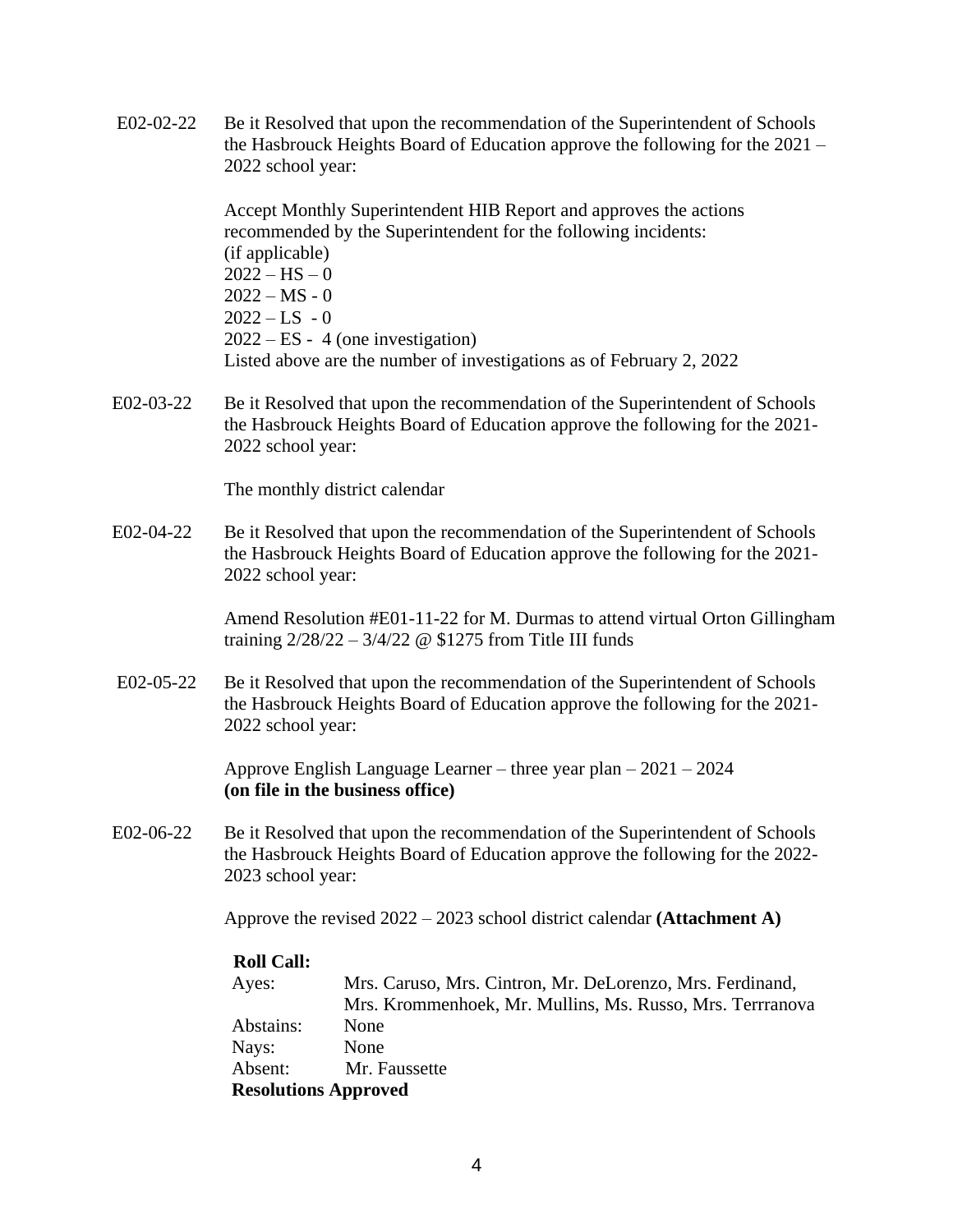### SPECIAL EDUCATION COMMITTEE:

### RESOLUTIONS:

The following resolutions were moved by N. Russo, seconded P. Caruso,

S02-01-22 Be it Resolved that upon the recommendation of the Superintendent of Schools the Hasbrouck Heights Board of Education approve the following OOD Placements for the 2021– 2022 school year:

Approve OOD Placements **(Attachment B)**

S02-02-22 Be it Resolved that upon the recommendation of the Superintendent of Schools the Hasbrouck Heights Board of Education approve the following Special Services for the 2021 – 2022 school year:

> Student  $1000623$  – home instruction – social studies 1 hr/wk plus prep, science  $\omega$ 1 hr/wk plus prep, Math @ 1.5 hrs/wk plus prep, and reading and writing @ 1.5 hrs/wk plus prep @ \$40/hr from 1/31/22 – 6/24/22

S02-03-22 Be it Resolved that upon the recommendation of the Superintendent of Schools the Hasbrouck Heights Board of Education approve the following Contracted Special Services for the 2021 - 2022 school year:

> Amend resolution S09-05-22 – to extend contract with BCSS for CST coverage through March 2022 – not to exceed \$58,080

# **Roll Call:**

Ayes: Mrs. Caruso, Mrs. Cintron, Mr. DeLorenzo, Mrs. Ferdinand, Mrs. Krommenhoek, Mr. Mullins, Ms. Russo, Mrs. Terrranova Abstains: None Nays: None Absent: Mr. Faussette **Resolutions Approved**

### TECHNOLOGY COMMITTEE:

RESOLUTIONS:

None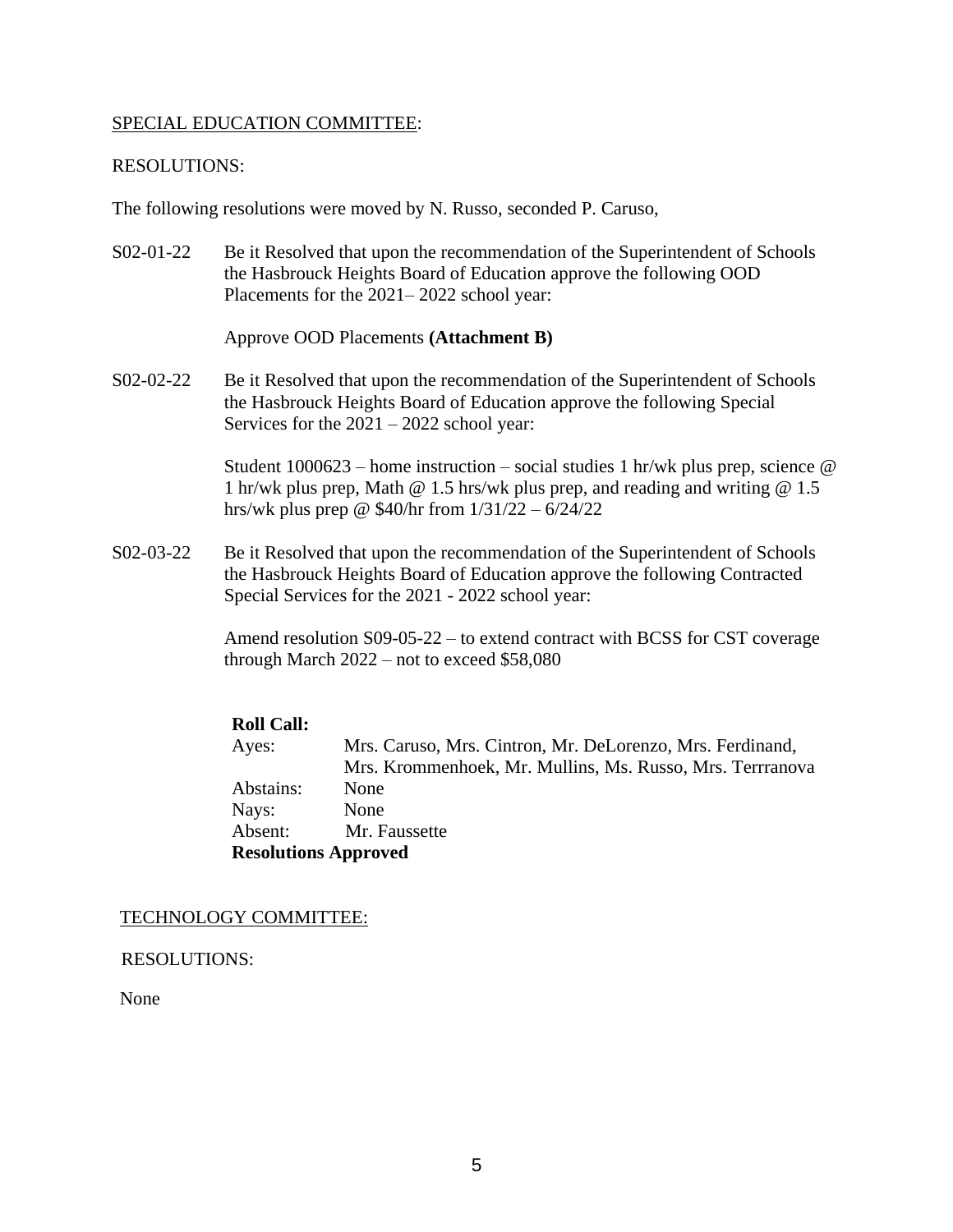### FACILITIES COMMITTEE:

#### RESOLUTIONS:

The following resolutions were moved by K. Mullins, seconded by P. Caruso,

B02-01-22 Be it Resolved that upon the recommendation of the Superintendent of Schools the Hasbrouck Heights Board of Education approve the following for the 2021 – 2022 school year:

Monthly Facilities Calendar

### **Roll Call:**

| Ayes:                      | Mrs. Caruso, Mrs. Cintron, Mr. DeLorenzo, Mrs. Ferdinand, |
|----------------------------|-----------------------------------------------------------|
|                            | Mrs. Krommenhoek, Mr. Mullins, Ms. Russo, Mrs. Terrranova |
| Abstains:                  | <b>None</b>                                               |
| Nays:                      | None                                                      |
| Absent:                    | Mr. Faussette                                             |
| <b>Resolution Approved</b> |                                                           |

#### RECREATION COMMITTEE:

#### RESOLUTIONS:

The following resolutions were moved by L. Terranova, seconded by C. DeLorenzo,

R02-01-22 Be it Resolved that upon the recommendation of the Superintendent of Schools the Hasbrouck Heights Board of Education approve the following for the 2021- 2022 school year:

District Field Trip Calendar

R02-02-22 Be it Resolved that upon the recommendation of the Superintendent of Schools the Hasbrouck Heights Board of Education approve the following Fundraisers for the 2021-2022 school year:

> MS Student Council – Loops for Love – asking for donations from 2/17/22 – 3/01/22 Junior Aviator Student Council Pi Day – raffles for the opportunity to pie a teacher on 3/14/22 MS student Food Drive for the Center for Food Action during the month of March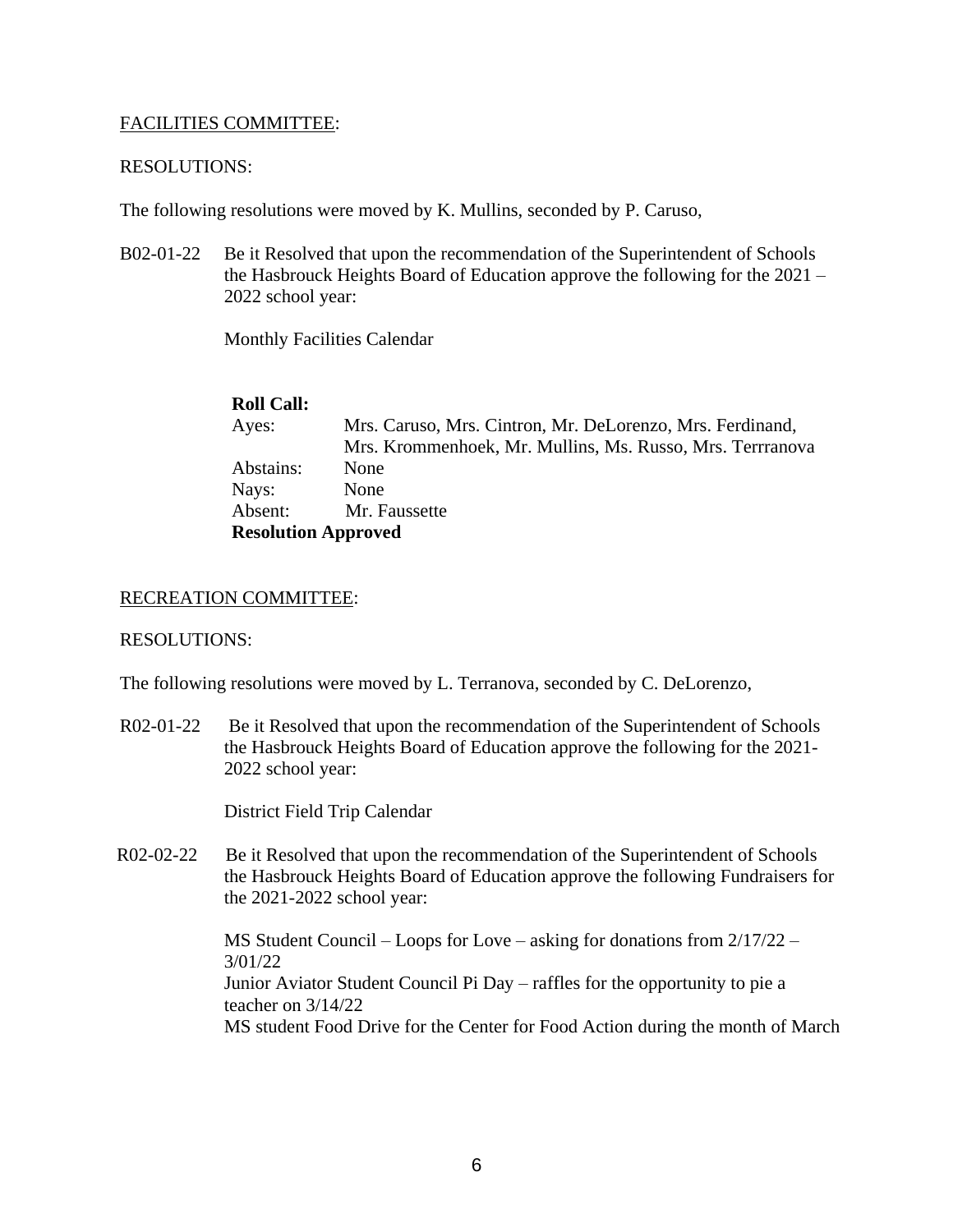R02-03-22 Be it Resolved that upon the recommendation of the Superintendent of Schools the Hasbrouck Heights Board of Education approve the following for the 2021-2022 school year:

> HARP will provide a 4 hour Heartsaver CPR Class to the Future Nurse's Club Members @ no cost to district

# **Roll Call:** Ayes: Mrs. Caruso, Mrs. Cintron, Mr. DeLorenzo, Mrs. Ferdinand, Mrs. Krommenhoek, Mr. Mullins, Ms. Russo, Mrs. Terrranova Abstains: None Nays: None Absent: Mr. Faussette **Resolutions Approved**

## FINANCE COMMITTEE:

#### RESOLUTIONS:

The following resolutions were moved by P. Caruso, seconded by L. Cintron,

- F02-01-22 Be it Resolved that upon the recommendation of the Superintendent of Schools the Hasbrouck Heights Board of Education pursuant to NJAC 6A:23-2.11-4 and upon consultation with district officials, certifies that to the best of its knowledge, no major account of funds have been over expended in violation of NJAC 6A:23- 2.11(a) and that sufficient funds are available to meet the district's needs.
- F02-02-22 Be it Resolved that upon the recommendation of the Superintendent of Schools the Hasbrouck Heights Board of Education approve the actual payroll for the month of January 2022 in the amount of \$1,964,231.16 and that the President of the Board and the School Business Administrator are hereby authorized to sign warrants up to and including the above.
- F02-03-22 Be it Resolved that upon the recommendation of the Superintendent of Schools the Hasbrouck Heights Board of Education approve the estimated payroll for the month of February at \$1,800,000 and that the President of the Board and the School Business Administrator are hereby authorized to sign warrants up to and including the above \$1,800,000.
- F02-04-22 Be it Resolved that upon the recommendation of the Superintendent of Schools the President of the Board and the Board Secretary are hereby authorized to sign warrants for supplies and materials received and services rendered to the Hasbrouck Heights School District for the month of February.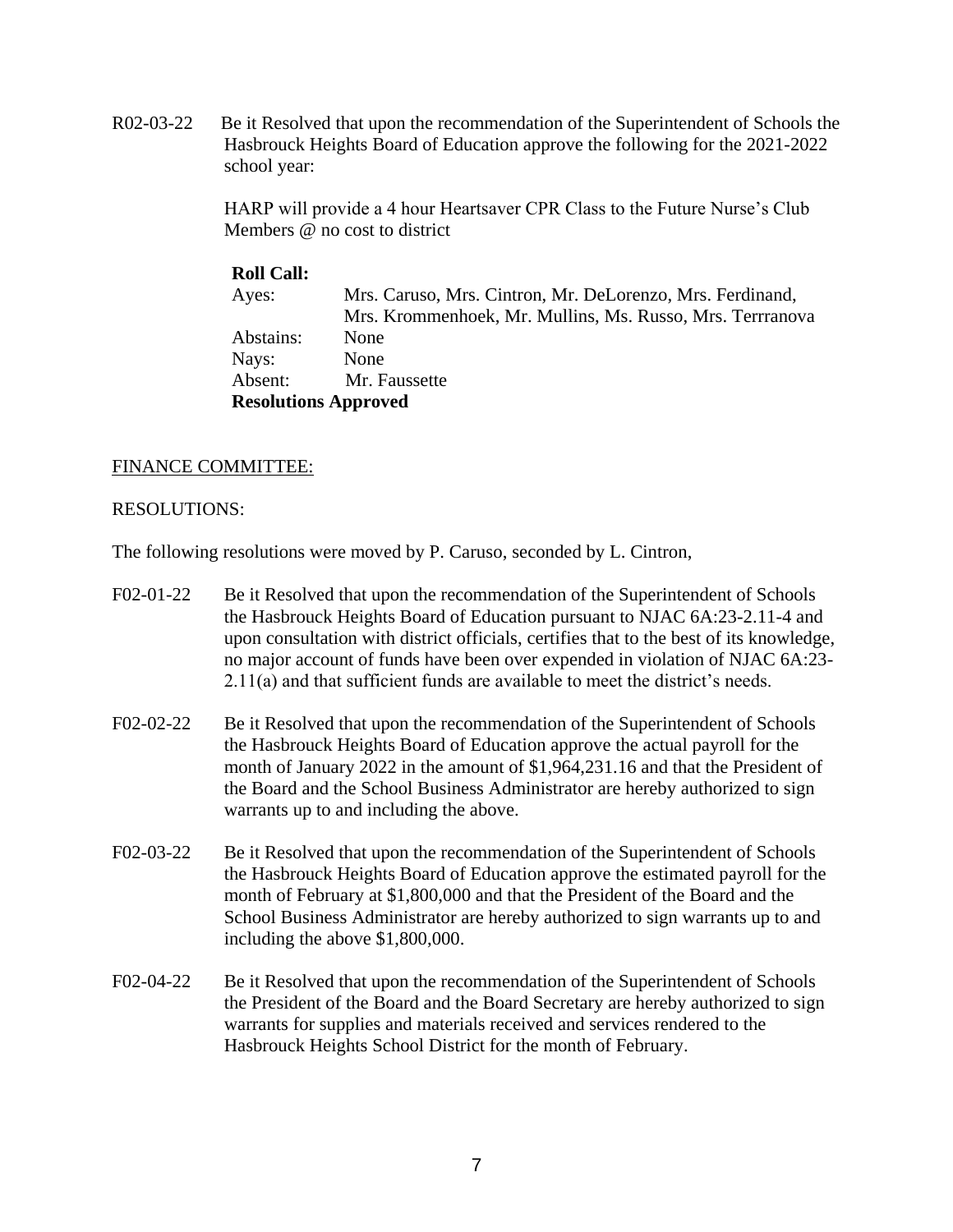F02-05-22 Be it Resolved that upon the recommendation of the Superintendent of Schools the Hasbrouck Heights Board of Education approve the following for the 2021- 2022 school year:

 $\blacksquare$ 

| Bills List for the month of N/A |                         |    |  |  |
|---------------------------------|-------------------------|----|--|--|
| Fund 10                         | General Fund            | \$ |  |  |
| Fund 20                         | Special Revenue         | \$ |  |  |
| Fund 30                         | <b>Capital Projects</b> | \$ |  |  |
| Fund 40                         | Debt Service            | \$ |  |  |
| Fund 60                         | Enterprise              | \$ |  |  |
| Fund 95                         | <b>Student Activity</b> | \$ |  |  |
| <b>Total</b>                    |                         | \$ |  |  |
| Fund 10                         | Voided Checks           | \$ |  |  |
| Fund 20                         | Voided Checks           | \$ |  |  |
| Fund 60                         | <b>Voided Checks</b>    | \$ |  |  |
| Fund 95                         | <b>Voided Checks</b>    |    |  |  |

F02-06-22 Be it Resolved that upon the recommendation of the Superintendent of Schools the Board of Education approve the following reports in accordance with NJAC 6A:23-2.11 (a) and NJAC 6A:23-2. 11 (b).

> Board Secretary's Report Cash Report Monthly Fund Transfer Report N/A

F02-07-22 Be it Resolved that upon the recommendation of the Superintendent of Schools the Hasbrouck Heights Board of Education approve the following for the 2021 – 2022 school year:

Approve the monthly line item transfers for N/A

F02-08-22 Be it Resolved that upon the recommendation of the Superintendent of Schools the Hasbrouck Heights Board of Education approve the following purchases for the  $2021 - 2022$  school year:

### **WITHDRAWN**

#### **Quotes Received:**

PO #201103 – VanDine Motors – new snow plow for our district vehicle @ \$6,958.66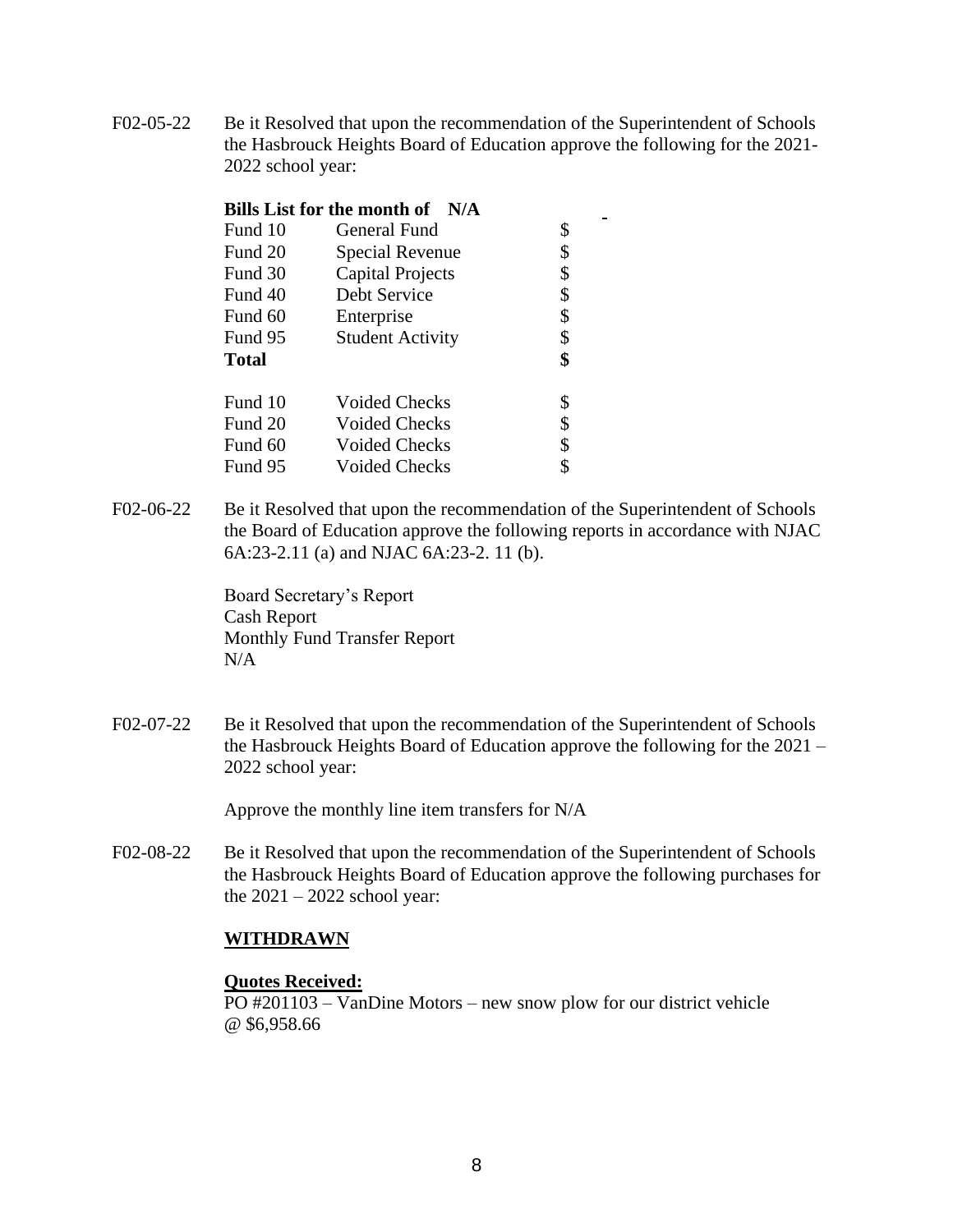F02-09-22 Be it Resolved that upon the recommendation of the Superintendent of Schools the Hasbrouck Heights Board of Education approve the following for the 2021 – 2022 school year:

> Approve Change orders for Kitchen & Cafeteria Renovation PO 200662 – EI Associates on going contract: Original Contract \$60,800 Change order  $\#1$  \$61,300 Change order  $\#2$  \$38,000 Total Contract \$160,100 **(on file in business office)**

F02-10-22 Be it Resolved that upon the recommendation of the Superintendent of Schools the Hasbrouck Heights Board of Education approve the following for the 2022 - 2025 school year:

> Approve the Shared Services Agreement with the South Hackensack Board of Education for Business Office Services, commencing 7/01/22 – 06/30/25 **(on file in the business office)**

F02-11-22 Be it Resolved that upon the recommendation of the Superintendent of Schools the Hasbrouck Heights Board of Education approve the following for the 2022 - 2023 school year:

> Approve the 2022 – 2023 Joint Transportation Agreement with the South Bergen Jointure Commission **(on file in the business office)**

### **Roll Call:**

Ayes: Mrs. Caruso, Mrs. Cintron, Mr. DeLorenzo, Mrs. Ferdinand, Mrs. Krommenhoek, Mr. Mullins, Ms. Russo, Mrs. Terrranova Abstains: None Nays: None Absent: Mr. Faussette **Resolutions Approved**

#### PERSONNEL

### RESOLUTIONS:

The following resolutions were moved by L. Krommenhoek, seconded by P. Caruso,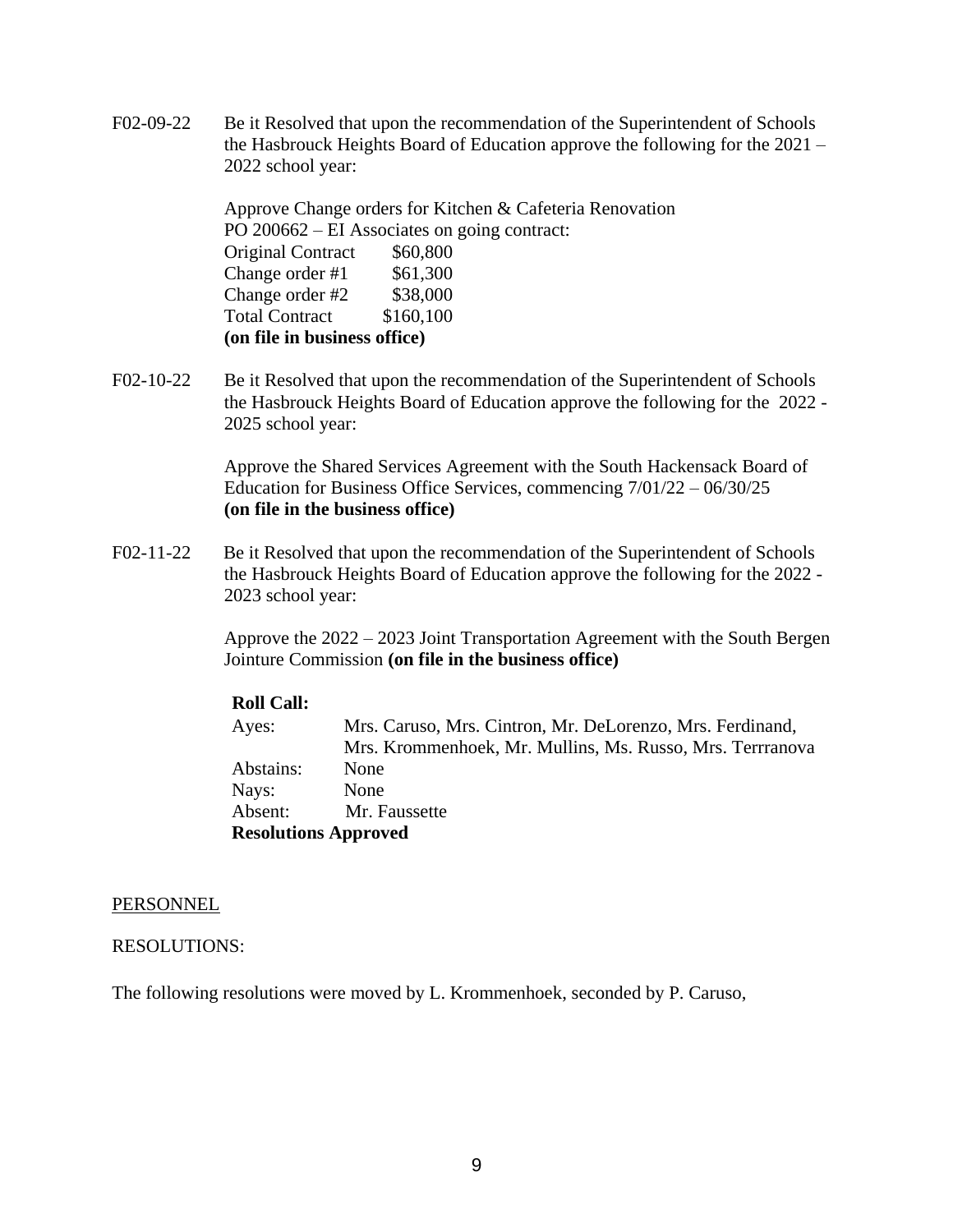P02-01-22 Be it Resolved that upon the recommendation of the Superintendent of Schools the Hasbrouck Heights Board of Education approve the following for the 2021- 2022 school year:

#### **Keys Assistant:**

S. Gafner @ \$16

P02-02-22 Be it Resolved that upon the recommendation of the Superintendent of Schools, the Hasbrouck Heights Board of Education approve the following student teacher/practicum and/or field experience/observation placement for the 2021 – 2022 school year:

Rescind J. Crabbe as assistant baseball coach

P02-03-22 Be it Resolved that upon the recommendation of the Superintendent of Schools the Hasbrouck Heights Board of Education approve the following for the 2021- 2022 school year:

> Approve Memorandum of agreement between the HHBOE and HHEA dated 12/9/21 **(on file in board office)**

P02-04-22 Be it Resolved that upon the recommendation of the Superintendent of Schools the Hasbrouck Heights Board of Education approve the following for the 2021 - 2022 school year:

> F. Avella – transfer from HS teacher to CST LDTC @ MA+30 Step 9 @ \$69,875 plus MIF @ \$700 starting 2/28/22

P02-05-22 Be it Resolved that upon the recommendation of the Superintendent of Schools the Hasbrouck Heights Board of Education approve the following for the 2021 - 2022 school year:

#### **Home Instruction:\***

1 hr/wk plus prep – E. McGinty – SS @  $$40/hr$  Student #1000623 1 hr/wk plus prep – V. Tsakelovia – Science @ \$40hr – Student #1000623 1.5 hrs/wk plus prep – K. Caputo – Math @  $$40/hr - Student 1000623$ 1.5 hrs/wk plus prep – M. Sicilian – Reading and Writing – Student 1000623 \*all beginning 1/31/22 – 6/24/22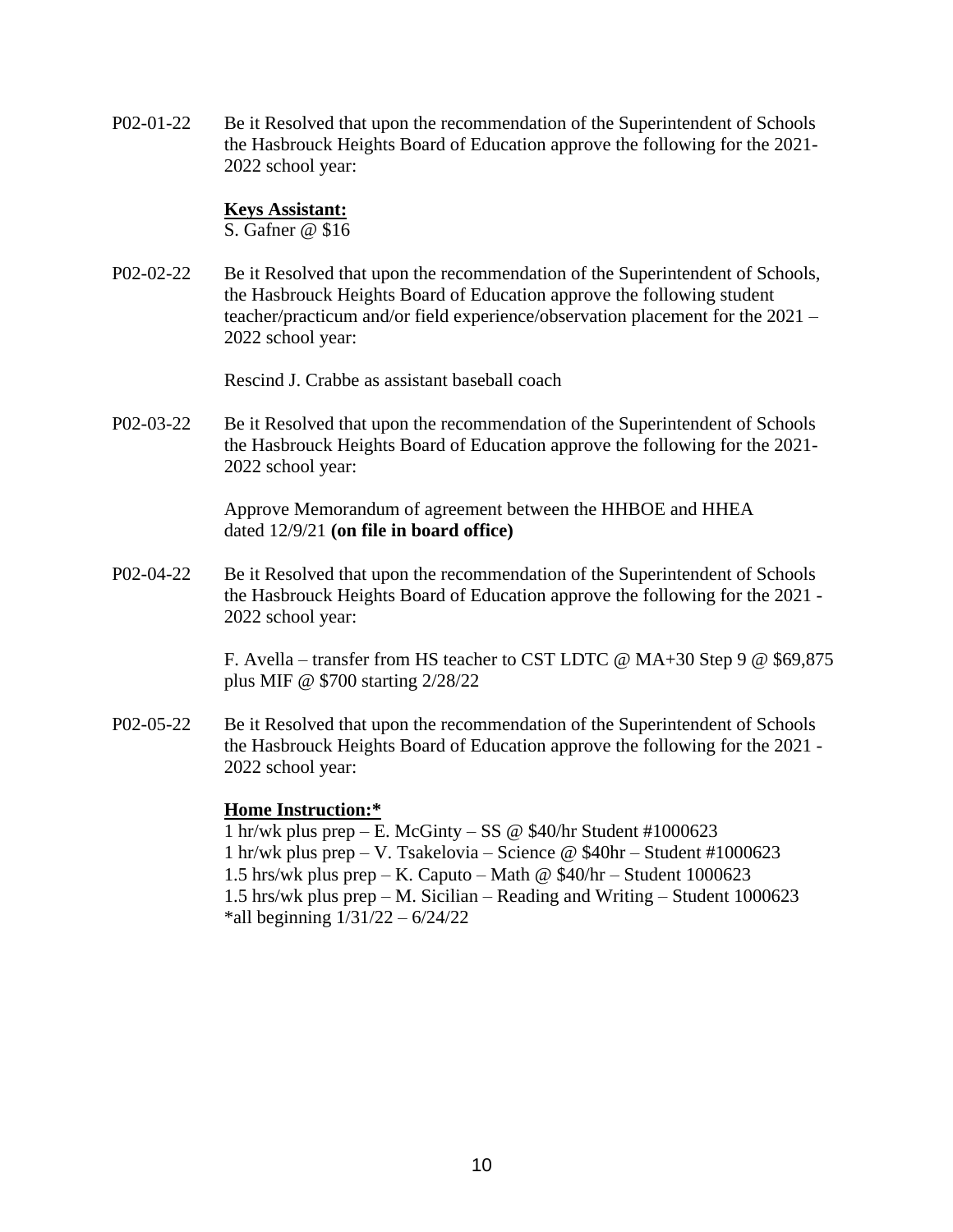P02-06-22 Be it Resolved that upon the recommendation of the Superintendent of Schools the Hasbrouck Heights Board of Education approve the following for the 2021 - 2022 school year:

## **A provisional contract not to exceed 90 days pending receipt of all data per NJSA 18A:6-7.7. If criteria is met full contract will be offered**

# **Substitutes: (Attachment C)**

P02-07-22 Be it Resolved that upon the recommendation of the Superintendent of Schools the Hasbrouck Heights Board of Education approve the following for the 2021 - 2022 school year:

> Amend Resolution P06-02-21 to include longevity for M. Ryan – Cross Country Coaching @ \$698

P02-08-22 Be it Resolved that upon the recommendation of the Superintendent of Schools the Hasbrouck Heights Board of Education approve the following for the 2021 - 2022 school year:

M. Ryan – retro longevity for coaching cross country  $\omega$  \$1,386

P02-09-22 Be it Resolved that upon the recommendation of the Superintendent of Schools the Hasbrouck Heights Board of Education approve the following for the 2021 - 2022 school year:

### **Extra Pay:**

R. Perdomo – Contact Tracing not to exceed 40 hrs @ \$32/hr

P02-10-22 Be it Resolved that upon the recommendation of the Superintendent of Schools the Hasbrouck Heights Board of Education approve the following for the 2022 - 2023 school year:

### **Coaches:**

J. Keller – Head Girls Soccer – Step 3 @ pending contract settlement with HHEA

P02-11-22 Be it Resolved that upon the recommendation of the Superintendent of Schools the Hasbrouck Heights Board of Education approve the following for the 2021 - 2022 school year:

> Amend Resolution #P08-02-22 – V. McCue  $6<sup>th</sup>$  per stipend pro-rated for 1<sup>st</sup> and 2<sup>nd</sup> marking period only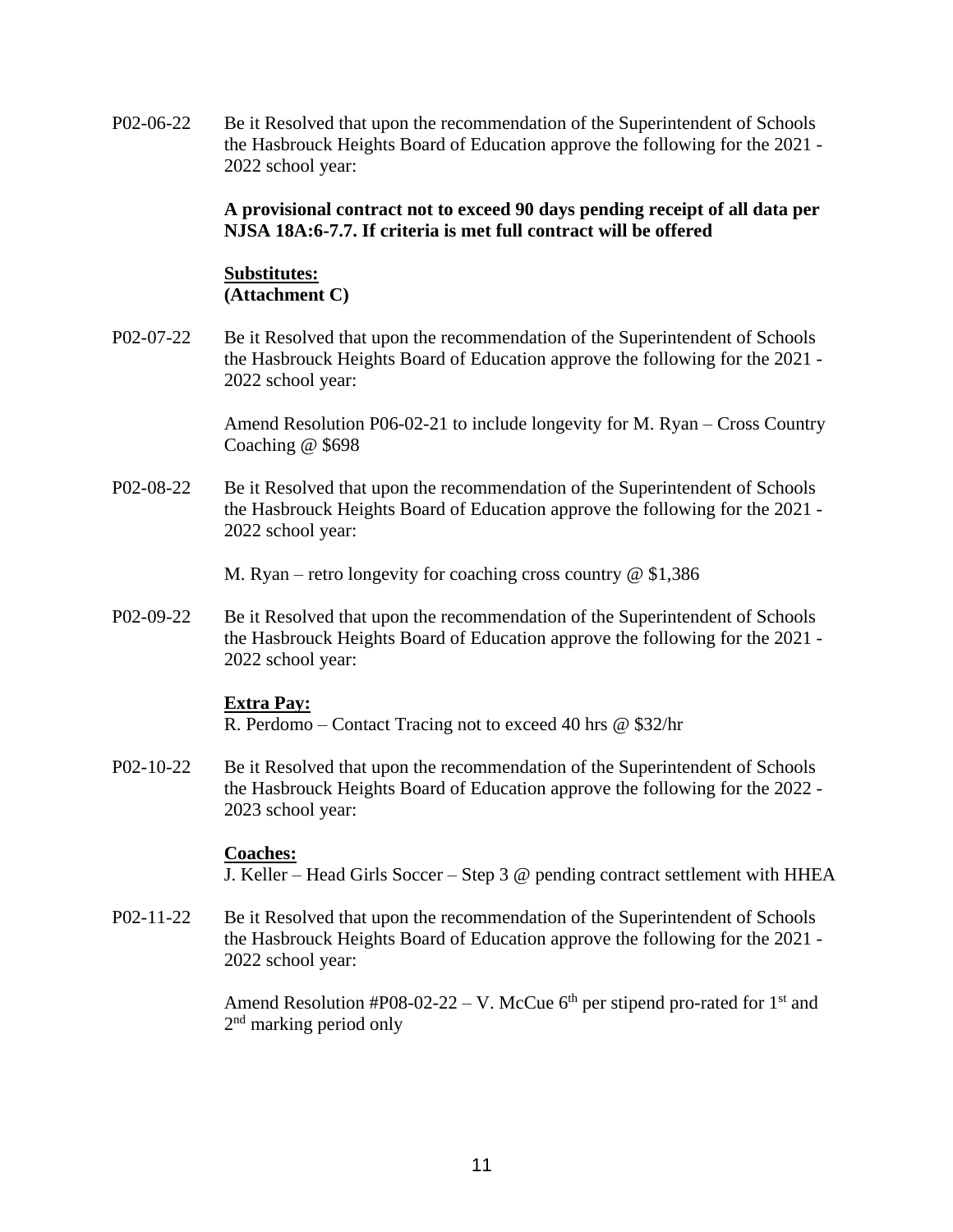P02-12-22 Be it Resolved that upon the recommendation of the Superintendent of Schools the Hasbrouck Heights Board of Education approve the following for the 2021 - 2022 school year:

#### **Coaches:**

M. Dare – Assistant Boys Baseball Coach @ Step 1 @ \$4141

# **Roll Call:** Ayes: Mrs. Caruso, Mr. DeLorenzo, Mrs. Ferdinand, Ms. Russo, Mrs. Terrranova P02-01-22 thru P02-02-22; P02-04-22 thru P02-12-22: Mrs. Cintron, Mrs. Krommenhoek, M. Mullins Abstains: P02-03-22: Mrs. Cintron, Mrs. Krommenhoek, Mr. Mullins Nays: None Absent: Mr. Faussette **Resolutions Approved**

### **POLICY**

RESOLUTIONS:

The following resolutions were moved by C. DeLorenzo, seconded by P. Caruso,

PL02-01-22 Be it Resolved that the Hasbrouck Heights Board of Education approve first/second reading of the following new or revised policies/regulations/exhibits or by laws, attached to the minutes: **(Attachment D)**

#### **First Readings:**

Policy/Regulation #2415.05 - Student Surveys, Analysis, Examination, Testing, or Treatment Policy/Regulation #2622 – Student Assessment Policy/Regulation #2431.4 – Prevention and Treatment of Sports-Related Concussions and Head Injuries Policy/Regulation #2460.30 – Additional/Compensatory Special Education and Related Services Policy/Regulation #8465 – Bias Crimes and Bias-Related Acts Policy/Regulation #9560 – Administration of School Surveys Policy/Regulation #3233 – Political Activities Policy/Regulation #5541 – Anti – Hazing Policy/Regulation #0164.6 – Remote Public Board Meetings during a Declared Emergency Policy/Regulation #5460 High School Graduation